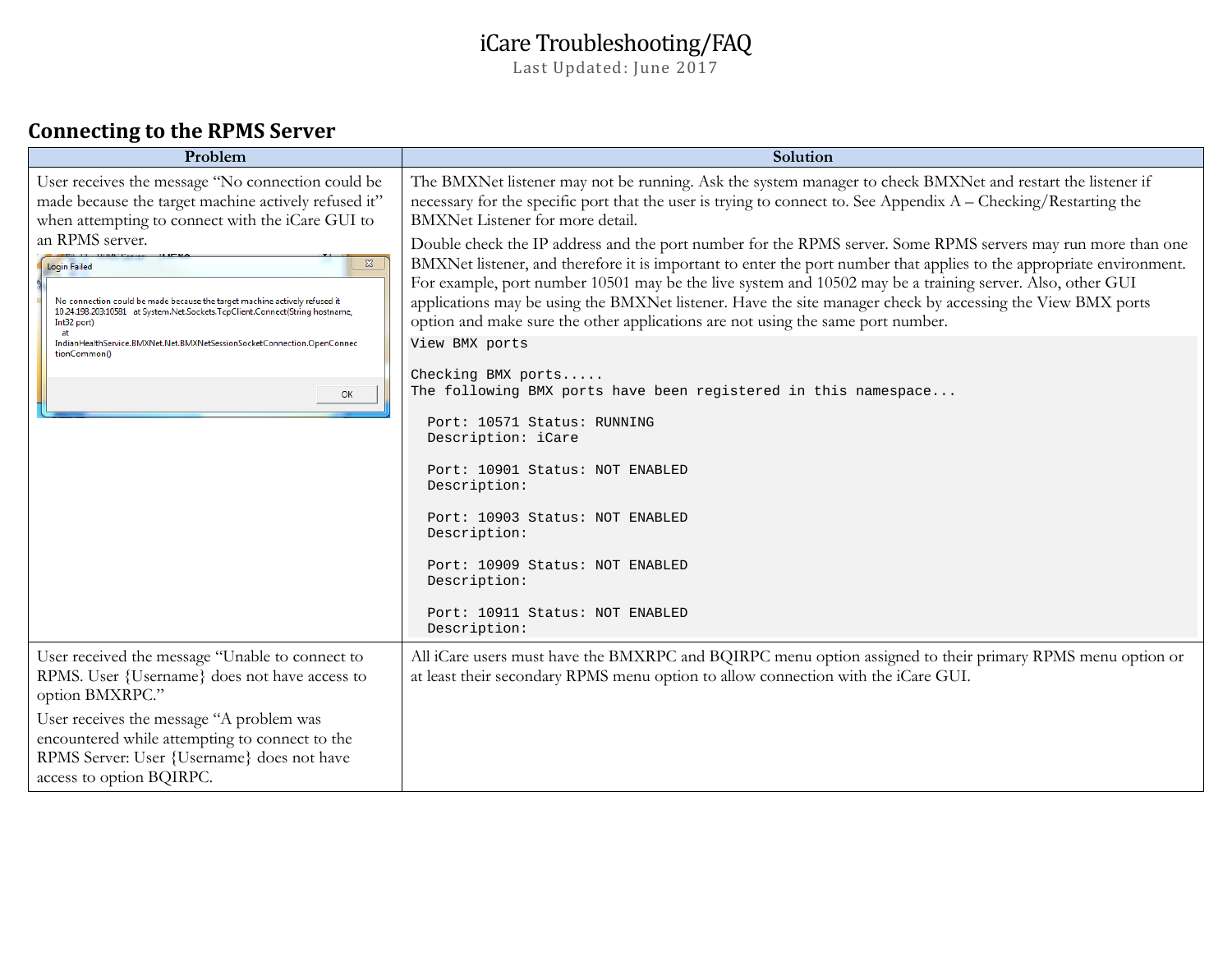| Problem                                                                                                                                                                                                                                                                                                                                                                                                              | Solution                                                                                                                                                                                                                                 |
|----------------------------------------------------------------------------------------------------------------------------------------------------------------------------------------------------------------------------------------------------------------------------------------------------------------------------------------------------------------------------------------------------------------------|------------------------------------------------------------------------------------------------------------------------------------------------------------------------------------------------------------------------------------------|
| User receives a message indicating that their client<br>version does not match the version of iCare installed                                                                                                                                                                                                                                                                                                        | The RPMS version is not matching the GUI version. "The version of the iCare program that you are using is:" is the<br>GUI version. "The version that the server is expecting is:" is the RPMS version.                                   |
| on the RPMS server.<br><b>iCare Version Mismatch Notification</b><br>$\mathbf{x}$<br>The version of the iCare GUI client that you are using does not<br>match the version that the RPMS server is expecting.<br>The version of the iCare program that you are using is: 2.6.0.6<br>The version that the server is expecting is: 2.5.1.5<br>Would you like to connect to a different RPMS server?<br>Yes<br><b>No</b> | The system manager may have installed the RPMS software first and your GUI version does not match. Please<br>contact the system manager to get your GUI version updated. Example: GUI is Version 2.6.0.6 but RPMS is Version<br>2.5.1.5. |

# **Using the iCare Application**

| Problem                                                                                                 | Solution                                                                                                                                                                                                                                                                                                                                                             |
|---------------------------------------------------------------------------------------------------------|----------------------------------------------------------------------------------------------------------------------------------------------------------------------------------------------------------------------------------------------------------------------------------------------------------------------------------------------------------------------|
| User initiates a background panel repopulation, but the clock<br>icon next to the panel does not clear. | The panel may be quick to populate. Refresh to see if the icon disappears.<br>View Tools Window<br><b>Split View</b><br>$\boxed{2}$<br><b>F5</b><br>Refresh<br>If the icon is still there, ask the system manager to check that TaskMan is running on<br>the RPMS server.<br>OR:<br>Ask the system manager to check RPMS error log for errors that may have occurred |
|                                                                                                         | while populating, and report any errors to IHS support.                                                                                                                                                                                                                                                                                                              |
| The master flag list "Retrieving Flag Data" on the main iCare<br>screen does not finish "retrieving."   | Ask the system manager to check that TaskMan is running on the RPMS server.                                                                                                                                                                                                                                                                                          |
| 罗<br>Retrieving Flag Data<br>Show: Active Flags                                                         |                                                                                                                                                                                                                                                                                                                                                                      |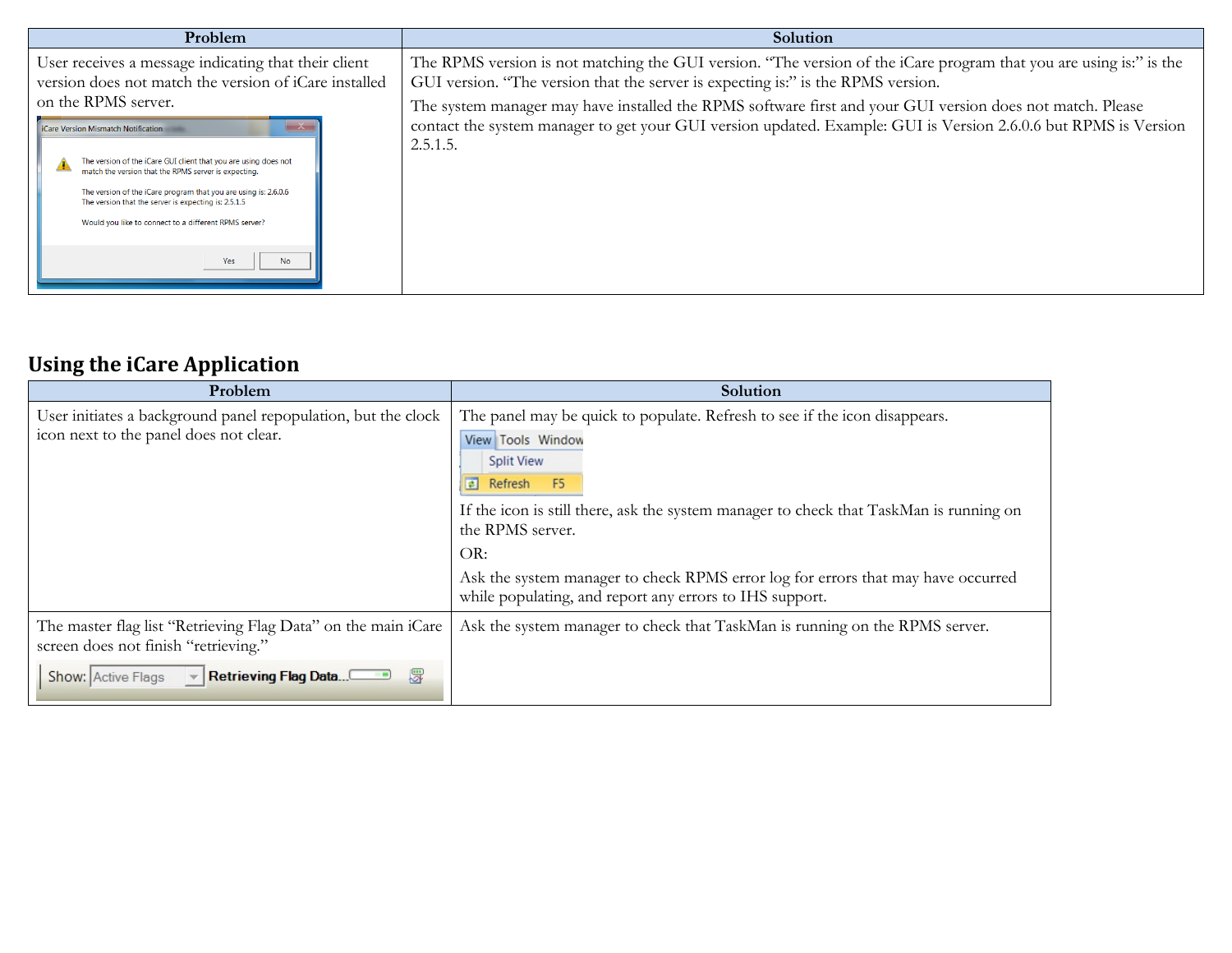| Problem                                                                                                                                                                                                                                                                                                                                                                                                                                                                                                                                                                                                                                                                                                                                                         | Solution                                                                                                                                                                                                                                                                                                                                                                                                                                                                                                                                                                                          |  |  |  |  |
|-----------------------------------------------------------------------------------------------------------------------------------------------------------------------------------------------------------------------------------------------------------------------------------------------------------------------------------------------------------------------------------------------------------------------------------------------------------------------------------------------------------------------------------------------------------------------------------------------------------------------------------------------------------------------------------------------------------------------------------------------------------------|---------------------------------------------------------------------------------------------------------------------------------------------------------------------------------------------------------------------------------------------------------------------------------------------------------------------------------------------------------------------------------------------------------------------------------------------------------------------------------------------------------------------------------------------------------------------------------------------------|--|--|--|--|
| User notices that the last update date/time is more than 24<br>hours or 1 week ago for National Measures and Flags.<br>Panel List Flag List Community Alerts<br>$CMET$ $\vert$ $IPC$<br>Nat'l Measures<br>$\overline{\mathbf{x}}$<br>n<br>$\overline{\phantom{a}}$ 8<br>Show: Active Flags<br>Hide Show Create A Panel<br>Flag data current as of: Jun 01, 2017 01:01 AM<br>Flag Setup=Ab. Lab:6 months, ER:6 months, ER Return:6 months, Hosp. Admit:6 months<br>Nat'lMeasures CMET   IPC<br>Panel List Flag List<br>Community Alerts<br>Name of Facility logged in to: 2<br>Division: 2013 DEMO HOSPITAL<br>National Performance Measures data from CRS 2017 current as of: May 29, 2017 10:29 AM<br>Current Number of Active Patients for this Facility. 734 | Ask the system manager to check the iCare TaskMan jobs to ensure that they are<br>scheduled to run in the future and that it is not stopping with an error. See Appendix B<br>- Checking the iCare Background Tasks for more detail related to checking the status<br>of nightly jobs.                                                                                                                                                                                                                                                                                                            |  |  |  |  |
| User receives a connection timeout message when opening<br>very large panels.                                                                                                                                                                                                                                                                                                                                                                                                                                                                                                                                                                                                                                                                                   | iCare currently has a limit of 15 minutes that it will wait for the RPMS system to return<br>the data to open panels. Some large panels $(>10,000$ patients) may exceed this limit for<br>some systems and therefore may experience a timeout while opening. The iCare<br>developers are working to address this limitation in a future version of iCare, but in the<br>meantime, the user may try to open the panel again when the system is under less stress.<br>If iCare still times out, then the panel may need to be divided into smaller panels using<br>different panel search criteria. |  |  |  |  |
| What does $\{D\}$ mean when viewing a patient?                                                                                                                                                                                                                                                                                                                                                                                                                                                                                                                                                                                                                                                                                                                  | {D} means the patient is deceased.                                                                                                                                                                                                                                                                                                                                                                                                                                                                                                                                                                |  |  |  |  |
| What does NDA mean when viewing data?                                                                                                                                                                                                                                                                                                                                                                                                                                                                                                                                                                                                                                                                                                                           | NDA means 'No Data Available.' This means that either the patient has no visits on file<br>in PCC or that they have not had a visit in three or more years.                                                                                                                                                                                                                                                                                                                                                                                                                                       |  |  |  |  |
| What does the $(*)$ mean when it is appended to a patient's<br>HRN?                                                                                                                                                                                                                                                                                                                                                                                                                                                                                                                                                                                                                                                                                             | The HRN(*) indicates inactive HRN.                                                                                                                                                                                                                                                                                                                                                                                                                                                                                                                                                                |  |  |  |  |
| <b>System Slowness</b>                                                                                                                                                                                                                                                                                                                                                                                                                                                                                                                                                                                                                                                                                                                                          | Please submit a HEAT ticket.<br>Examples not related to iCare:<br>Network bandwidth limitation<br>Not running the latest software version (RPMS and packages)<br>Incorrect/inefficient system configuration<br>Not enough memory<br>RPMS users running MU reports, etc.<br>iCare activities that may affect RPMS performance:<br>Panels set to Autopopulate. Please limit to panels that benefit from daily<br>updating. Repopulating many panels automatically may cause the nightly<br>background job for repopulation to run into the next day.                                                |  |  |  |  |
|                                                                                                                                                                                                                                                                                                                                                                                                                                                                                                                                                                                                                                                                                                                                                                 | Opening iCare panels with more than 3000 patients                                                                                                                                                                                                                                                                                                                                                                                                                                                                                                                                                 |  |  |  |  |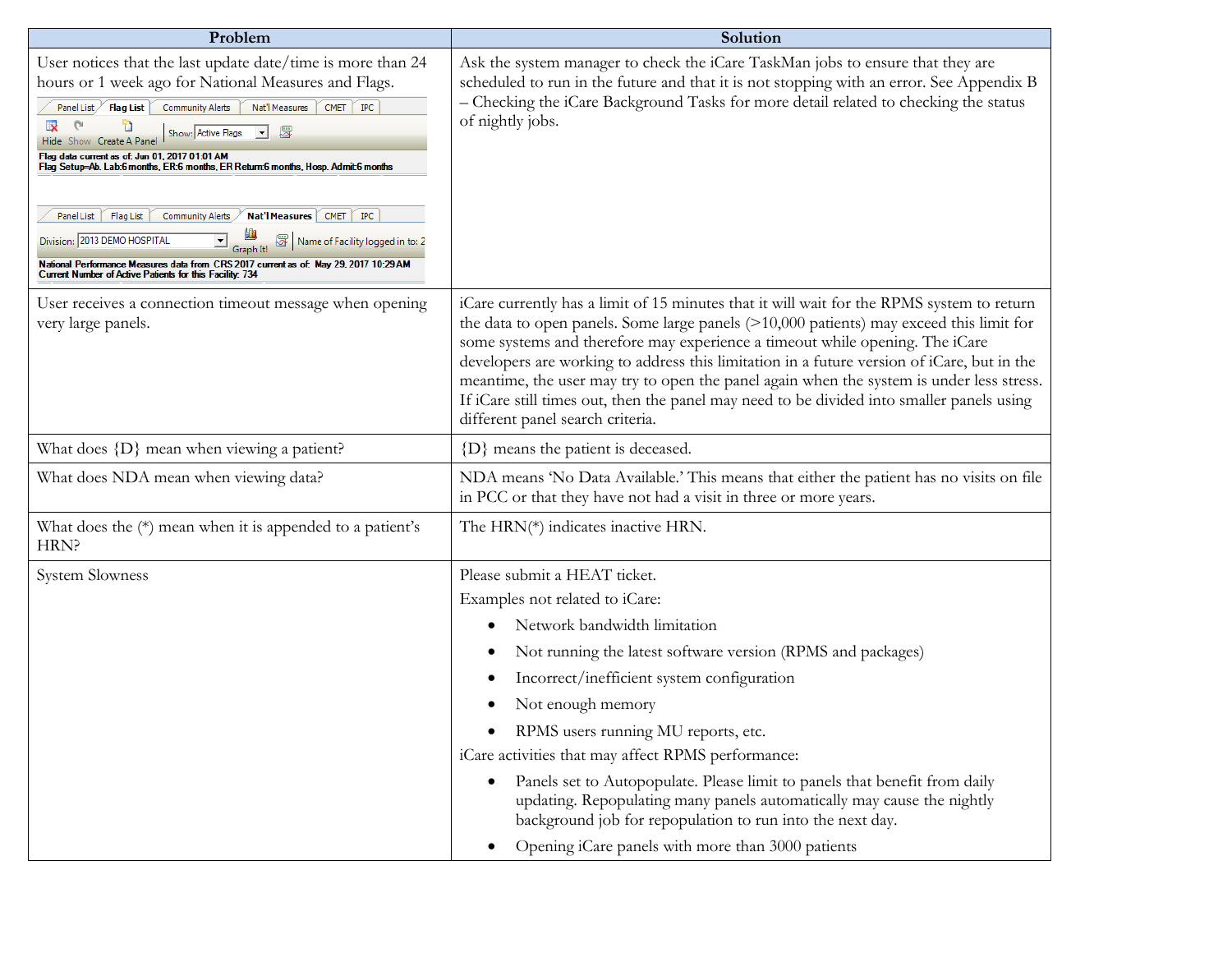## **Error Messages**

| Problem                                                                                        | Solution                                                                                                                                                                                                                                                                                                                                                                                                                                                                                                                                                                                                                                                                                                                                                                                                                                                                                                                                                                                                                  |  |  |
|------------------------------------------------------------------------------------------------|---------------------------------------------------------------------------------------------------------------------------------------------------------------------------------------------------------------------------------------------------------------------------------------------------------------------------------------------------------------------------------------------------------------------------------------------------------------------------------------------------------------------------------------------------------------------------------------------------------------------------------------------------------------------------------------------------------------------------------------------------------------------------------------------------------------------------------------------------------------------------------------------------------------------------------------------------------------------------------------------------------------------------|--|--|
| User receives an error message that reads<br>"Recording that an error occurred," and the iCare | This message indicates that an error occurred while doing some processing on the RPMS system.<br>Check the RPMS system error log and report the problem to IHS support.                                                                                                                                                                                                                                                                                                                                                                                                                                                                                                                                                                                                                                                                                                                                                                                                                                                   |  |  |
| application closes.                                                                            | $\begin{array}{c c c c c} \hline \multicolumn{3}{c }{\textbf{}} & \multicolumn{3}{c }{\textbf{X}} \\\hline \multicolumn{3}{c }{\textbf{}} & \multicolumn{3}{c }{\textbf{}} & \multicolumn{3}{c }{\textbf{X}} \\\hline \multicolumn{3}{c }{\textbf{}} & \multicolumn{3}{c }{\textbf{}} & \multicolumn{3}{c }{\textbf{X}} \\\hline \multicolumn{3}{c }{\textbf{}} & \multicolumn{3}{c }{\textbf{}} & \multicolumn{3}{c }{\textbf{X}} \\\hline \multicolumn{3}{c }{$<br>10.24.198.203 - PuTTY<br>Username: aacord<br>Password: **********<br>USER>zn "dev7"<br>DEV7>D ^XTER<br>In response to the DATE prompt you can enter:<br>'S' to specify text to be matched in error or routine name<br>No error logged on 6/1/2017<br>Which date? $>$ ?<br>Errors have been logged on: T-1(1), T-21(1), T-25(3), T-37(6), T-38(9), T-41(1),<br>$T-42(4)$ , $T-43(1)$ , $T-45(20)$ , $T-48(1)$ , $T-49(3)$ , $T-51(1)$<br>Enter:<br>'^Q' or '^' or <return> to quit<br/>Date as 'DD' or 'MM/DD' or 'MM/DD/YY' or 'T' or 'T-1'</return> |  |  |
|                                                                                                | (note: 'T' as in Today)<br>'S' to specify text to be matched in error or routine name<br>Which date? $>$                                                                                                                                                                                                                                                                                                                                                                                                                                                                                                                                                                                                                                                                                                                                                                                                                                                                                                                  |  |  |
|                                                                                                | Select Programmer Options <test account=""> Option: ERROR Processing<br/>P1<br/>Print 1 occurence of each error for T-1 (OUEUE)<br/>P<sub>2</sub><br/>Print 2 occurrences of errors on T-1 (QUEUED)<br/>SUM<br/>Error Summary Menu <br/>Clean Error Trap<br/>Error Trap Display<br/>Interactive Print of Error Messages<br/>Remove a TYPE of error</test>                                                                                                                                                                                                                                                                                                                                                                                                                                                                                                                                                                                                                                                                 |  |  |
|                                                                                                | Select Error Processing <test account=""> Option: Error Trap Display<br/>In response to the DATE prompt you can enter:</test>                                                                                                                                                                                                                                                                                                                                                                                                                                                                                                                                                                                                                                                                                                                                                                                                                                                                                             |  |  |
|                                                                                                | 'S' to specify text to be matched in error or routine name<br>No error logged on 6/1/2017                                                                                                                                                                                                                                                                                                                                                                                                                                                                                                                                                                                                                                                                                                                                                                                                                                                                                                                                 |  |  |
|                                                                                                | Which date? $>$ ?<br>Errors have been logged on: T-1(1), T-21(1), T-25(3), T-37(6), T-38(9), T-<br>$41(1)$ ,<br>$T-42(4)$ , $T-43(1)$ , $T-45(20)$ , $T-48(1)$ , $T-49(3)$ , $T-51(1)$                                                                                                                                                                                                                                                                                                                                                                                                                                                                                                                                                                                                                                                                                                                                                                                                                                    |  |  |
|                                                                                                | Enter:<br>'^Q' or '^' or <return> to quit<br/>Date as 'DD' or 'MM/DD' or 'MM/DD/YY' or 'T' or 'T-1'<br/>(note: 'T' as in Today)<br/>'S' to specify text to be matched in error or routine name</return>                                                                                                                                                                                                                                                                                                                                                                                                                                                                                                                                                                                                                                                                                                                                                                                                                   |  |  |
|                                                                                                | Which date? >                                                                                                                                                                                                                                                                                                                                                                                                                                                                                                                                                                                                                                                                                                                                                                                                                                                                                                                                                                                                             |  |  |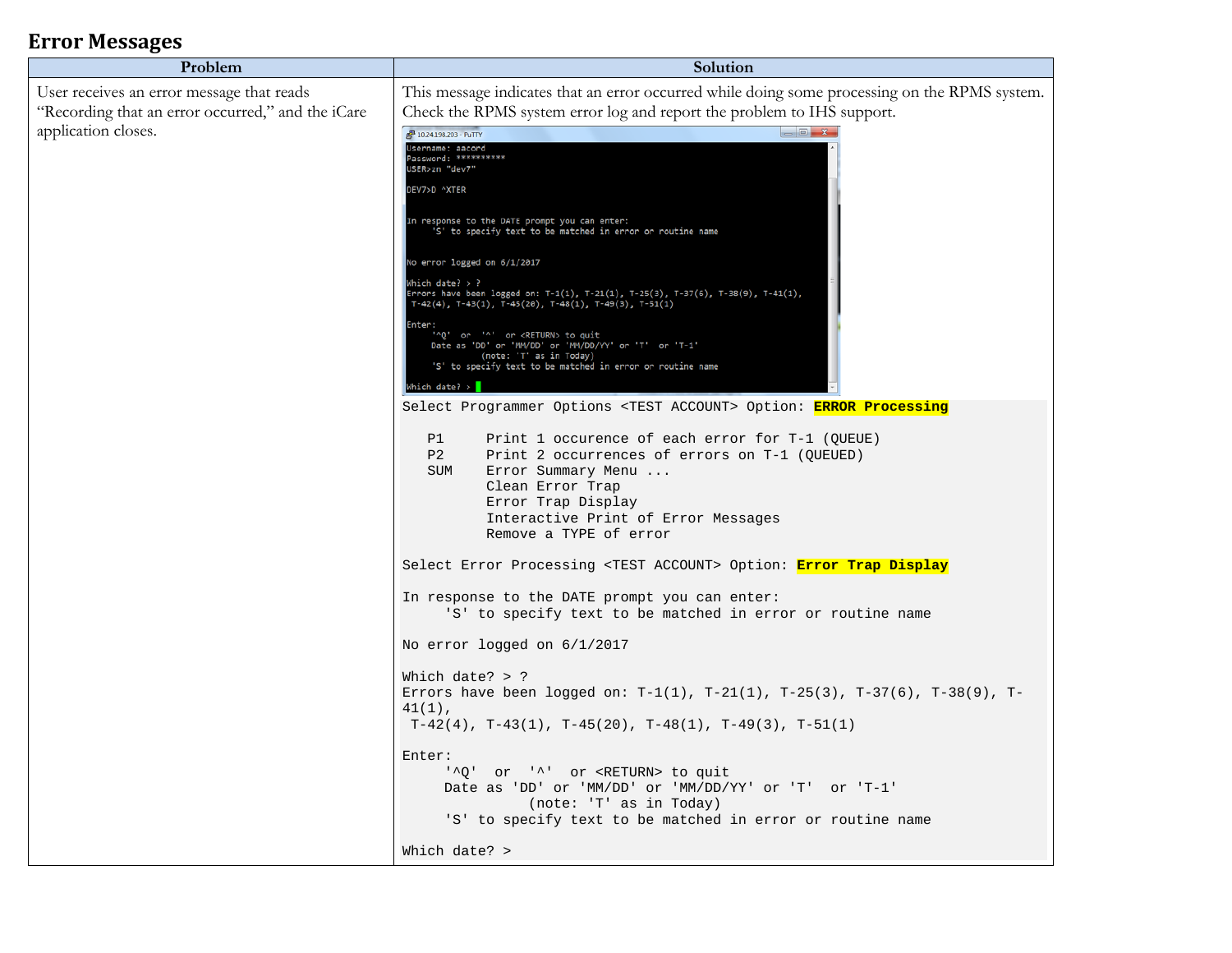| Problem                                                                                                                                                               | Solution                                                                                                                                                                                                                                                                                                                                                                                                                                                                                                                                                           |  |  |  |
|-----------------------------------------------------------------------------------------------------------------------------------------------------------------------|--------------------------------------------------------------------------------------------------------------------------------------------------------------------------------------------------------------------------------------------------------------------------------------------------------------------------------------------------------------------------------------------------------------------------------------------------------------------------------------------------------------------------------------------------------------------|--|--|--|
| User receives an error message indicating that "An<br>unhandled exception has occurred" and the iCare<br>application closes.                                          | An unexpected error was encountered in the iCare GUI. Please note the action that caused this<br>to happen, view the iCare log, save the error information and report the problem to IHS<br>support.                                                                                                                                                                                                                                                                                                                                                               |  |  |  |
| $\mathbf{x}$                                                                                                                                                          | View additional error information?                                                                                                                                                                                                                                                                                                                                                                                                                                                                                                                                 |  |  |  |
| An unhandled exception occurred and the application is shutting down.<br>Unable to retrieve data from RPMS.<br>BMXNetBroker.ReceiveString timeout. Connection Closed. | Would you like to view the error detail and session log to assist support<br>staff with troubleshooting this issue?                                                                                                                                                                                                                                                                                                                                                                                                                                                |  |  |  |
| OK                                                                                                                                                                    | Yes<br><b>No</b>                                                                                                                                                                                                                                                                                                                                                                                                                                                                                                                                                   |  |  |  |
|                                                                                                                                                                       | Click 'Yes' and then do Ctrl-A to "Save All," and copy and include it when reporting the<br>problem.                                                                                                                                                                                                                                                                                                                                                                                                                                                               |  |  |  |
|                                                                                                                                                                       | RPMS iCare - WETZEL, MIKE - 2013 DEMO HOSPITAL - DEV7 - 10.24.198.203 - iCare Application Log<br>File<br>$AA$ $A^a$<br>La<br>B<br>Find Font Copy Print Preview<br>Print.<br>SUI Application Mode (AppMode) = Release<br>Copy<br>hreadStartHandler starts at 6/1/2017 1:59:56 PM<br>rimary Remote Session Established.<br>onnection Details ***<br>Server: 10.24.198.203<br>Port: 10571<br>Namespace: DEV7<br>Username: WETZEL, MIKE<br>DUZ: 2968<br>Division Name: 2013 DEMO HOSPITAL<br>DUZ2: 2906<br>PC call: BQI VERSION INFO^BQI<br>ration was 00:00:00.156000 |  |  |  |
| User receives other error messages such as "Key not<br>found," "Null Object Reference," etc.                                                                          | An unexpected error was encountered in the iCare GUI. Please note the action that caused this<br>to happen, view the iCare log, save the error information and report the problem to IHS<br>support.                                                                                                                                                                                                                                                                                                                                                               |  |  |  |
| User receives "Unmapped Column Code" message.<br>$\chi$<br>Unmapped Column Code Encountered: DM_INSU                                                                  | Click "OK" for each one encountered. Note the message and report the problem to IHS<br>support.                                                                                                                                                                                                                                                                                                                                                                                                                                                                    |  |  |  |
| OK                                                                                                                                                                    |                                                                                                                                                                                                                                                                                                                                                                                                                                                                                                                                                                    |  |  |  |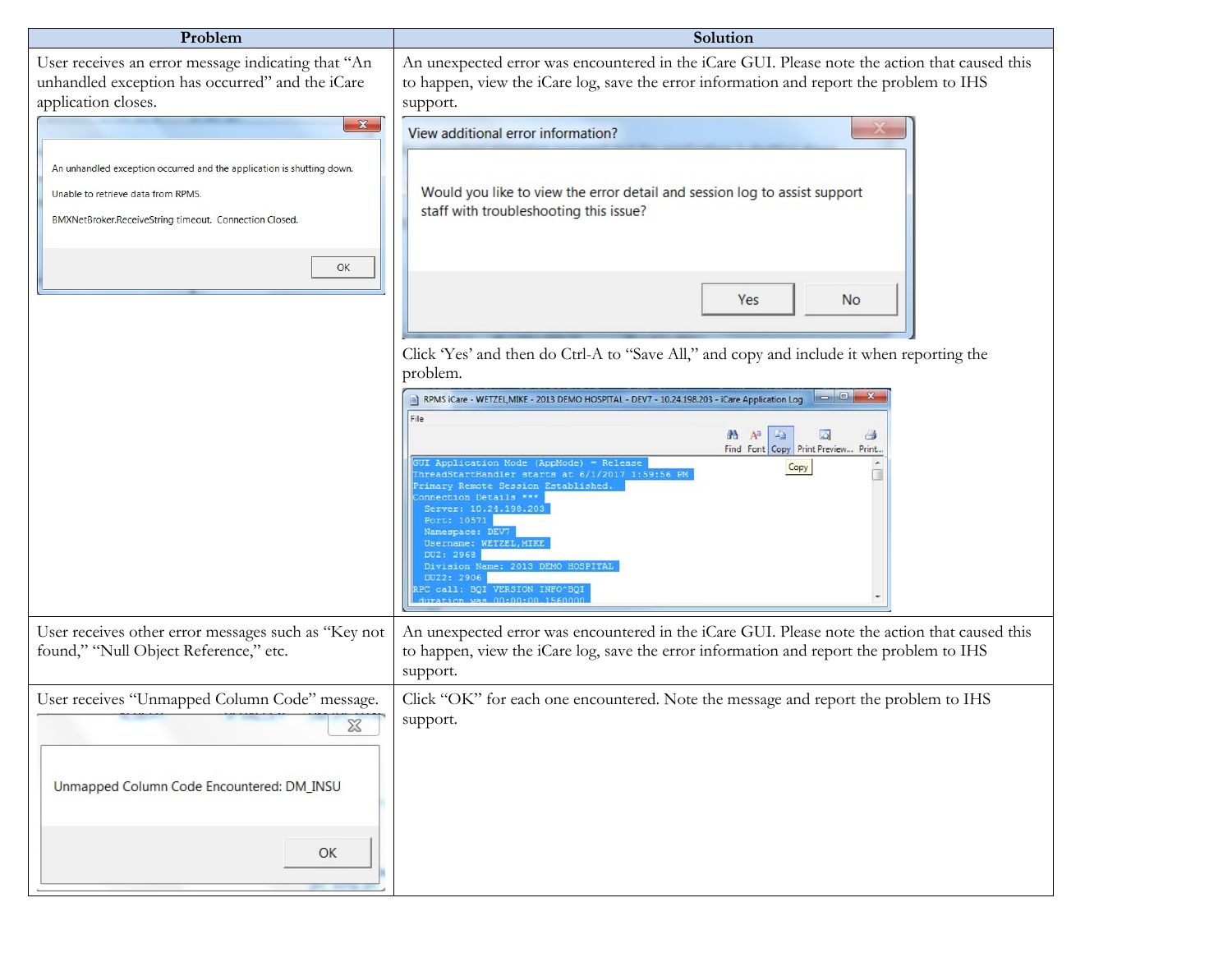| Problem                                            | Solution                                                                                                                           |  |  |  |  |
|----------------------------------------------------|------------------------------------------------------------------------------------------------------------------------------------|--|--|--|--|
| To access iCare log to assist with troubleshooting | From iCare main window, select Tools, then View iCare Log<br>RPMS iCare - WETZEL, MIKE - 2013 DEMO HOSPITAL - DEV7 - 10.24.198.20: |  |  |  |  |
|                                                    | File Edit View Tools Window Help                                                                                                   |  |  |  |  |
|                                                    | Q   Quick Patient Search<br>F8<br><b>Panel List</b><br>CMET                                                                        |  |  |  |  |
|                                                    | <b>Reset View</b><br>d.<br>k)<br>n                                                                                                 |  |  |  |  |
|                                                    | F5<br>New Open<br>Refresh<br>egory<br>量                                                                                            |  |  |  |  |
|                                                    | $\blacktriangledown$ Cat $A$<br>Search<br>$Ctrl + F$<br>Description                                                                |  |  |  |  |
|                                                    | ⊠<br><b>Excel Export</b><br>$Ctrl + E$<br>ic Kidney Di<br>ng Definition D<br>$Ctrl + P$<br>Ġ<br>Print                              |  |  |  |  |
|                                                    | surements, NO<br>Copy Rows to Clipboard Ctrl+Shift+C<br>Li a                                                                       |  |  |  |  |
|                                                    | Measures, un<br>Manage Templates<br>E                                                                                              |  |  |  |  |
|                                                    | lition Details -<br>学<br><b>User Preferences</b><br><b>b</b> Patients                                                              |  |  |  |  |
|                                                    | View iCare Notifications<br>coma                                                                                                   |  |  |  |  |
|                                                    | iCare Package Manager<br>۴                                                                                                         |  |  |  |  |
|                                                    | <i>iCare Site Parameters</i><br>ult panel baser<br>ints definition fi<br><b>Taxonomy Maintenance</b>                               |  |  |  |  |
|                                                    | ZEL MIKE<br>Web Links                                                                                                              |  |  |  |  |
|                                                    | <b>Reset User</b>                                                                                                                  |  |  |  |  |
|                                                    | View iCare Log                                                                                                                     |  |  |  |  |
|                                                    |                                                                                                                                    |  |  |  |  |
|                                                    | iCare Log window:                                                                                                                  |  |  |  |  |
|                                                    | $\Box$<br>$-\mathbf{x}$<br>RPMS iCare - WETZEL, MIKE - 2013 DEMO HOSPITAL - TEST7 - 10.24.198.203 - iCare Application Log          |  |  |  |  |
|                                                    | Eile                                                                                                                               |  |  |  |  |
|                                                    | 昌<br>æ<br>$A^a$<br>Le de la pr<br>$\Box$<br>Find Font Copy Print Preview Print                                                     |  |  |  |  |
|                                                    | GUI Application Mode (AppMode) = Release<br>۸                                                                                      |  |  |  |  |
|                                                    | ThreadStartHandler starts at 6/1/2017 1:24:46 PM<br>Primary Remote Session Established.                                            |  |  |  |  |
|                                                    | Connection Details ***                                                                                                             |  |  |  |  |
|                                                    | Server: 10.24.198.203<br>Port: 10572                                                                                               |  |  |  |  |
|                                                    | Namespace: TEST7                                                                                                                   |  |  |  |  |
|                                                    | Username: WETZEL, MIKE<br>DUZ: 2968                                                                                                |  |  |  |  |
|                                                    | Division Name: 2013 DEMO HOSPITAL<br>DUZ2: 2906                                                                                    |  |  |  |  |
|                                                    | RPC call: BQI VERSION INFO^BQI                                                                                                     |  |  |  |  |
|                                                    | duration was 00:00:00.0935910                                                                                                      |  |  |  |  |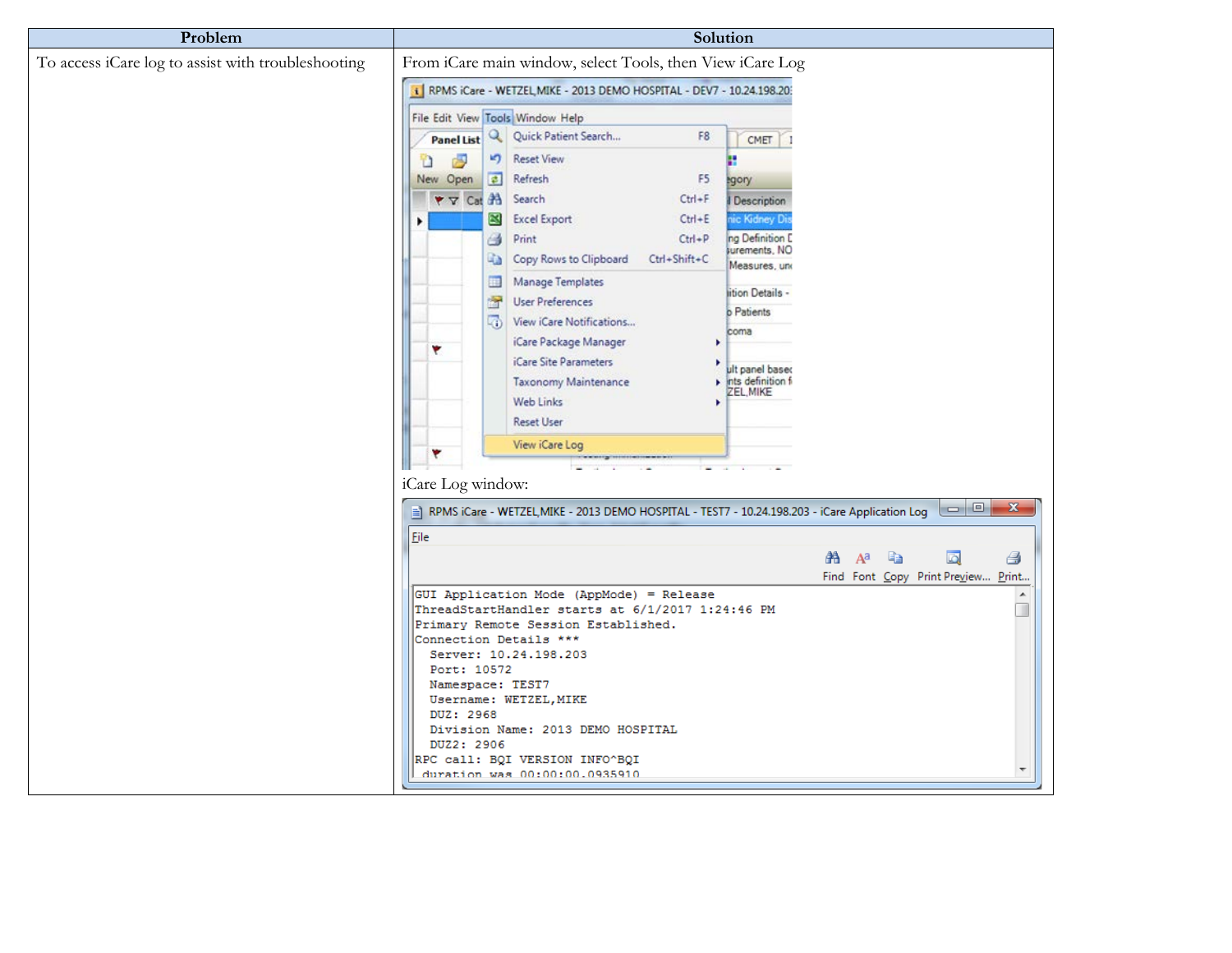#### <span id="page-6-0"></span>**Appendix A – Checking/Restarting the BMXNet Listener**

You can check to see if BMXNet is running by calling the View BMX ports menu option.

Select OPTION NAME: BMX MON<br>1 BMX MONITOR EDIT Add/Edit BMXNet Monitor Entries 2 BMX MONITOR START Start All BMXNet Monitors 3 BMX MONITOR STOP Stop All BMXNet Monitors 4 BMX MONITOR VIEW View BMX ports CHOOSE 1-4: 4 BMX MONITOR VIEW View BMX ports View BMX ports Checking BMX ports..... The following BMX ports have been registered in this namespace... Port: 10571 Status: RUNNING Description: ICARE PORT Port: 10901 Status: NOT ENABLED Description: Port: 10903 Status: NOT ENABLED Description: Port: 10909 Status: NOT ENABLED Description: Port: 10911 Status: NOT ENABLED Description:  $\lt$ If you find that BMXNet is not running, you can start it as follows: Select OPTION NAME: BMX MON<br>1 BMX MONITOR EDIT Add/Edit BMXNet Monitor Entries 2 BMX MONITOR START Start All BMXNet Monitors 3 BMX MONITOR STOP Stop All BMXNet Monitors 4 BMX MONITOR VIEW View BMX ports<br>E 1-4: 2 BMX MONITOR START Start All BMXNet Monitors CHOOSE  $1-4:2$  BMX MONITOR START

Start All BMXNet Monitors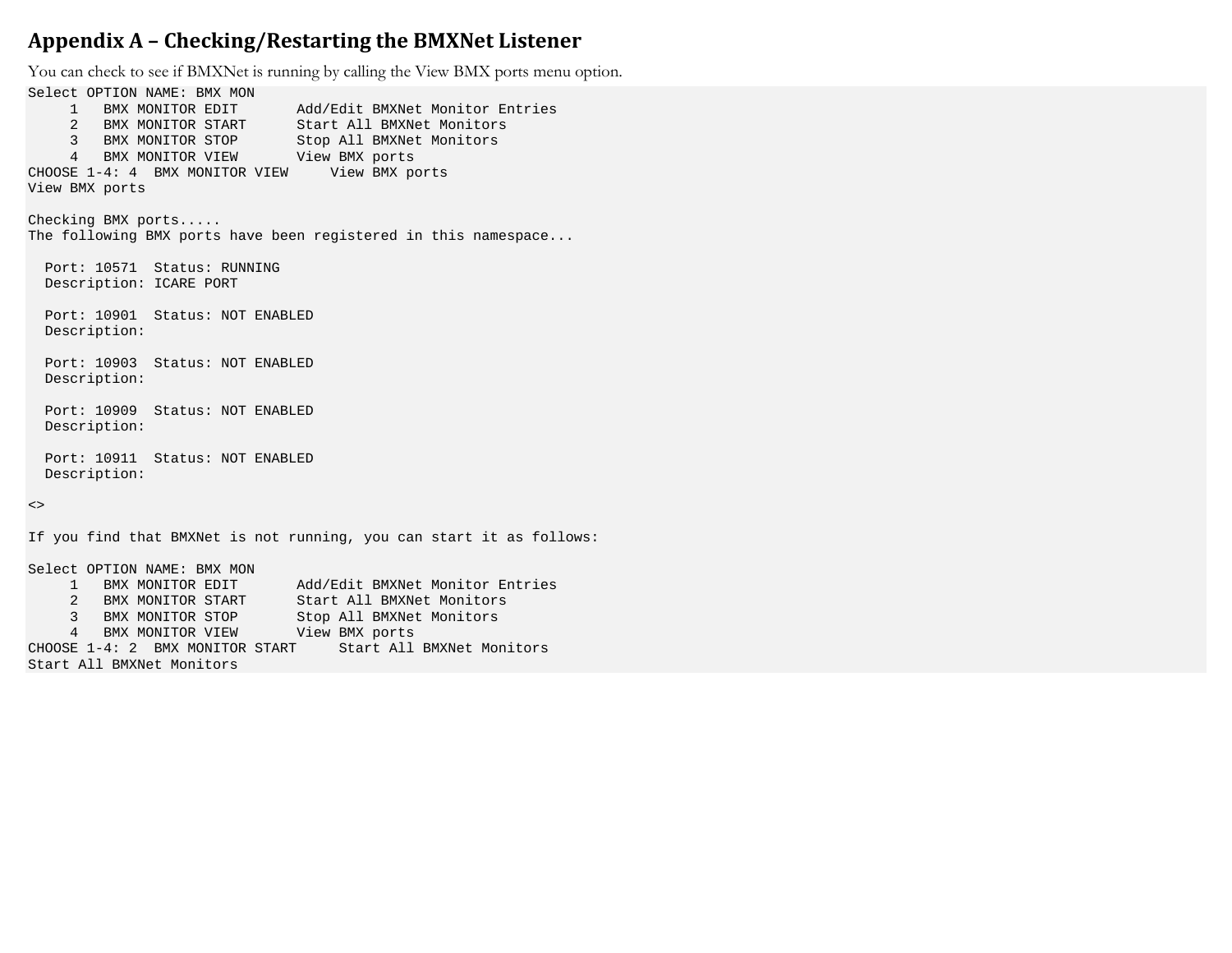#### <span id="page-7-0"></span>**Appendix B – Checking the iCare Background Tasks**

You can look at the tasks either via FileMan or via the Background Jobs display in iCare.

#### **FileMan**

HOME SITE: 2013 DEMO HOSPITAL CANES EXPORT FORMAT: HL7<br>MU CQ HOSP: On GUI VERSION: 2.6.0.6 GUI VERSION: 2.6.0.6 RPMS VERSION: 2.6.0.6 NIGHTLY TASK: 3641664 ICARE INACTIVITY TIMEOUT: 60<br>ICARE SHUTDOWN TIMEOUT: 60 ICARE WARNING TIMEOUT: 59<br>CANES EXPORT TIMEFRAME: 36M LAB CONFIRMED DISPLAY?: Yes, display NIGHTLY FLAGS STARTED: JUN 01, 2017@01:00:18 NIGHTLY FLAGS STOPPED: JUN 01, 2017@01:01:22 NIGHTLY DX TAG STARTED: JUN 01, 2017@01:02:02 NIGHTLY DX TAG STOPPED: JUN 01, 2017@01:02:12 NIGHTLY CRS STARTED: JUN 01, 2017@01:02:13 NIGHTLY CRS STOPPED: JUN 01, 2017@01:05:11 NIGHTLY REMINDERS STARTED: JUN 01, 2017@01:05:11 NIGHTLY REMINDERS STOPPED: JUN 01, 2017@01:08:24 NIGHTLY TRMT PROMPTS STARTED: JUN 01, 2017@01:08:24 NIGHTLY TRMT PROMPTS STOPPED: JUN 01, 2017@01:08:24 NIGHTLY COMM ALERTS STARTED: JUN 01, 2017@01:01:22 NIGHTLY COMM ALERTS STOPPED: JUN 01, 2017@01:01:37 NIGHTLY AUTOPOPULATE STARTED: JUN 01, 2017@01:10:41 NIGHTLY AUTOPOPULATE STOPPED: JUN 01, 2017@01:53:46 NIGHTLY CARE MGT STARTED: JUN 01, 2017@01:08:32 Enter RETURN to continue or '^' to exit: NIGHTLY CARE MGT STOPPED: JUN 01, 2017@01:08:44 WEEKLY DX TAG STARTED: MAY 29, 2017@10:05:01 WEEKLY DX TAG STOPPED: MAY 29, 2017@10:29:54 WEEKLY CRS STARTED: MAY 29, 2017@10:29:55 WEEKLY CRS STOPPED: MAY 29, 2017@10:38 WEEKLY REMINDERS STARTED: MAY 26, 2017@19:00:03 WEEKLY REMINDERS STOPPED: MAY 26, 2017@19:27:44 WEEKLY TRMT PROMPTS STARTED: MAY 31, 2017@20:00:03 WEEKLY TRMT PROMPTS STOPPED: MAY 31, 2017@20:13:09 WEEKLY CARE MGT STARTED: MAY 31, 2017@18:00:03 WEEKLY CARE MGT STOPPED: JUN 01, 2017@01:47:52 DM AUDIT STARTED: FEB 06, 2017@09:00:04 DM AUDIT STOPPED: MAR 29, 2017@07:30:32 WEEKLY IPC STARTED: JUN 01, 2017@01:05:12 WEEKLY IPC STOPPED: JUN 01, 2017@01:08:06 JOB TOOLTIP: Weekly Job: Preset to run search logic once a week. Applies search logic to all RPMS patients data.

Nightly Job: Preset to run search logic each night on any new RPMS visit data.

Monthly Job: Preset to run every month. Currently this would be around the first of the month and the jobs are started by the Nightly Job.

The Site Manager can change the frequency and time for any background Job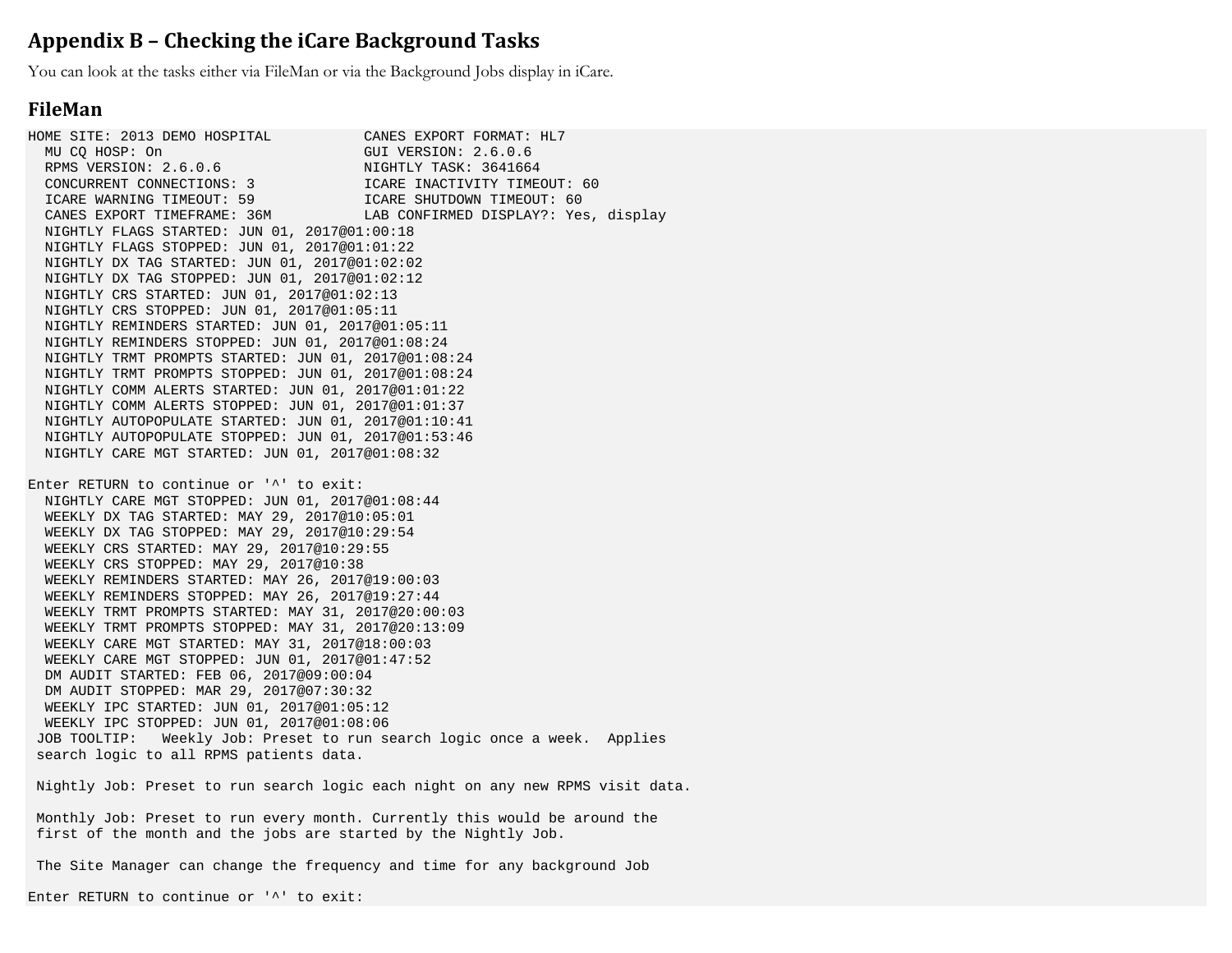## **iCare**

File->Background Jobs

|                                                                                                                                                                                                      | <b>n</b> RPMS iCare - Background Jobs |                       |                       |               | $\mathbf{x}$<br>o     |  |
|------------------------------------------------------------------------------------------------------------------------------------------------------------------------------------------------------|---------------------------------------|-----------------------|-----------------------|---------------|-----------------------|--|
| File Edit Tools<br>Background jobs are scheduled by your Site Manager. It is recommended that they be run both nightly and<br>りすお図タも<br>weekly. Contact your Site Manager if you have any questions. |                                       |                       |                       |               |                       |  |
| <b>Job</b>                                                                                                                                                                                           | <b>Type</b>                           | <b>Start</b>          | End                   | <b>Status</b> | Next scheduled        |  |
| <b>MONTHLY</b>                                                                                                                                                                                       | <b>IPC</b> Update                     | May 03, 2017 01:11 AM | May 03, 2017 01:46 AM |               | Jun 02, 2017 01:00 AM |  |
| <b>NIGHTLY</b>                                                                                                                                                                                       | <b>Best Practice Prompts</b>          | Jun 01, 2017 01:08 AM | Jun 01, 2017 01:08 AM |               | Jun 02, 2017 01:00 AM |  |
|                                                                                                                                                                                                      | Care Mgmt Update                      | Jun 01, 2017 01:08 AM | Jun 01, 2017 01:08 AM |               | Jun 02, 2017 01:00 AM |  |
|                                                                                                                                                                                                      | <b>CMET Data Mining</b>               | Jun 01, 2017 01:08 AM | Jun 01, 2017 01:10 AM |               | Jun 02, 2017 01:00 AM |  |
|                                                                                                                                                                                                      | <b>Comm Alerts</b>                    | Jun 01, 2017 01:01 AM | Jun 01, 2017 01:01 AM |               | Jun 02, 2017 01:00 AM |  |
|                                                                                                                                                                                                      | Diagnostic Tags                       | Jun 01, 2017 01:02 AM | Jun 01, 2017 01:02 AM |               | Jun 02. 2017 01:00 AM |  |
|                                                                                                                                                                                                      | Flags                                 | Jun 01, 2017 01:00 AM | Jun 01, 2017 01:01 AM |               | Jun 02, 2017 01:00 AM |  |
|                                                                                                                                                                                                      | <b>Natl Measures</b>                  | Jun 01, 2017 01:02 AM | Jun 01, 2017 01:05 AM |               | Jun 02, 2017 01:00 AM |  |
|                                                                                                                                                                                                      | Panel Autopopulate                    | Jun 01, 2017 01:10 AM | Jun 01, 2017 01:53 AM |               | Jun 02, 2017 01:00 AM |  |
|                                                                                                                                                                                                      | Reminders                             | Jun 01, 2017 01:05 AM | Jun 01, 2017 01:08 AM |               | Jun 02, 2017 01:00 AM |  |
| <b>WEEKLY</b>                                                                                                                                                                                        | <b>Best Practice Prompts</b>          | May 31, 2017 08:00 PM | May 31, 2017 08:13 PM |               | Jun 07, 2017 08:00 PM |  |
|                                                                                                                                                                                                      | Care Mgmt Update                      | May 31, 2017 06:00 PM | Jun 01, 2017 01:47 AM |               | Jun 07, 2017 06:00 PM |  |
|                                                                                                                                                                                                      | Diagnostic Tags                       | May 29, 2017 10:05 AM | May 29, 2017 10:29 AM |               | Jun 05, 2017 10:05 AM |  |
|                                                                                                                                                                                                      | <b>Natl Measures</b>                  | May 29, 2017 10:29 AM | May 29, 2017 10:38 AM |               | Jun 05, 2017 10:05 AM |  |
|                                                                                                                                                                                                      | Reminders                             | May 26, 2017 07:00 PM | May 26, 2017 07:27 PM |               | Jun 02, 2017 07:00 PM |  |

|                 | $\mathbf{x}$<br>$\Box$<br>$\Box$<br>RPMS iCare - Background Jobs                                                                                                                  |                              |                       |                       |               |                       |  |
|-----------------|-----------------------------------------------------------------------------------------------------------------------------------------------------------------------------------|------------------------------|-----------------------|-----------------------|---------------|-----------------------|--|
| File Edit Tools |                                                                                                                                                                                   |                              |                       |                       |               |                       |  |
|                 | Background jobs are scheduled by your Site Manager. It is recommended that they be run both nightly and<br>ウ西角区手轴<br>weekly. Contact your Site Manager if you have any questions. |                              |                       |                       |               |                       |  |
|                 | <b>Job</b>                                                                                                                                                                        | Type                         | Start                 | <b>End</b>            | <b>Status</b> | Next scheduled        |  |
|                 | <b>MONTHLY</b>                                                                                                                                                                    | <b>IPC</b> Update            | Aug 04, 2016 08:06 PM | Aug 04, 2016 08:59 PM |               | Sep 03, 2016 08:00 PM |  |
|                 | <b>NIGHTLY</b>                                                                                                                                                                    | <b>Best Practice Prompts</b> | Aug 28, 2016 08:12 PM | Aug 28, 2016 08:12 PM |               | Aug 29, 2016 08:00 PM |  |
|                 |                                                                                                                                                                                   | Care Mgmt Update             | Aug 28, 2016 08:12 PM | Aug 28, 2016 08:12 PM |               | Aug 29, 2016 08:00 PM |  |
|                 |                                                                                                                                                                                   | <b>CMET Data Mining</b>      | Aug 28, 2016 08:12 PM | Aug 28, 2016 08:14 PM |               | Aug 29, 2016 08:00 PM |  |
|                 |                                                                                                                                                                                   | Comm Alerts                  | Aug 28, 2016 08:01 PM | Aug 28, 2016 08:02 PM |               | Aug 29, 2016 08:00 PM |  |
|                 |                                                                                                                                                                                   | Diagnostic Tags              | Aug 28, 2016 08:06 PM | Aug 28, 2016 08:06 PM |               | Aug 29, 2016 08:00 PM |  |
|                 |                                                                                                                                                                                   | Flags                        | Aug 28, 2016 08:01 PM | Aug 28, 2016 08:01 PM |               | Aug 29, 2016 08:00 PM |  |
|                 |                                                                                                                                                                                   | <b>Natl Measures</b>         | Aug 28, 2016 08:06 PM | Aug 28, 2016 08:07 PM |               | Aug 29, 2016 08:00 PM |  |
|                 |                                                                                                                                                                                   | Panel Autopopulate           | Aug 28, 2016 08:14 PM | Aug 28, 2016 08:30 PM |               | Aug 29, 2016 08:00 PM |  |
|                 |                                                                                                                                                                                   | <b>Reminders</b>             | Aug 28, 2016 08:07 PM | Aug 28, 2016 08:12 PM |               | Aug 29, 2016 08:00 PM |  |
|                 | WEEKLY                                                                                                                                                                            | <b>Best Practice Prompts</b> | Aug 28, 2016 09:00 AM | Aug 28, 2016 09:00 AM |               | Sep 04, 2016 09:00 AM |  |
|                 |                                                                                                                                                                                   | Care Mgmt Update             | Aug 25, 2016 11:35 AM | Aug 25, 2016 12:18 PM |               | Sep 01, 2016 11:35 AM |  |
|                 |                                                                                                                                                                                   | Diagnostic Tags              | Aug 27, 2016 02:00 AM | Aug 27, 2016 03:59 AM |               | Sep 03, 2016 02:00 AM |  |
|                 |                                                                                                                                                                                   | <b>Natl Measures</b>         | Aug 27, 2016 03:59 AM | Aug 27, 2016 04:09 AM |               | Sep 03, 2016 02:00 AM |  |
|                 |                                                                                                                                                                                   | Reminders                    | Aug 26, 2016 07:00 PM | Aug 26, 2016 07:42 PM |               | Sep 02, 2016 07:00 PM |  |
|                 |                                                                                                                                                                                   |                              |                       |                       |               |                       |  |